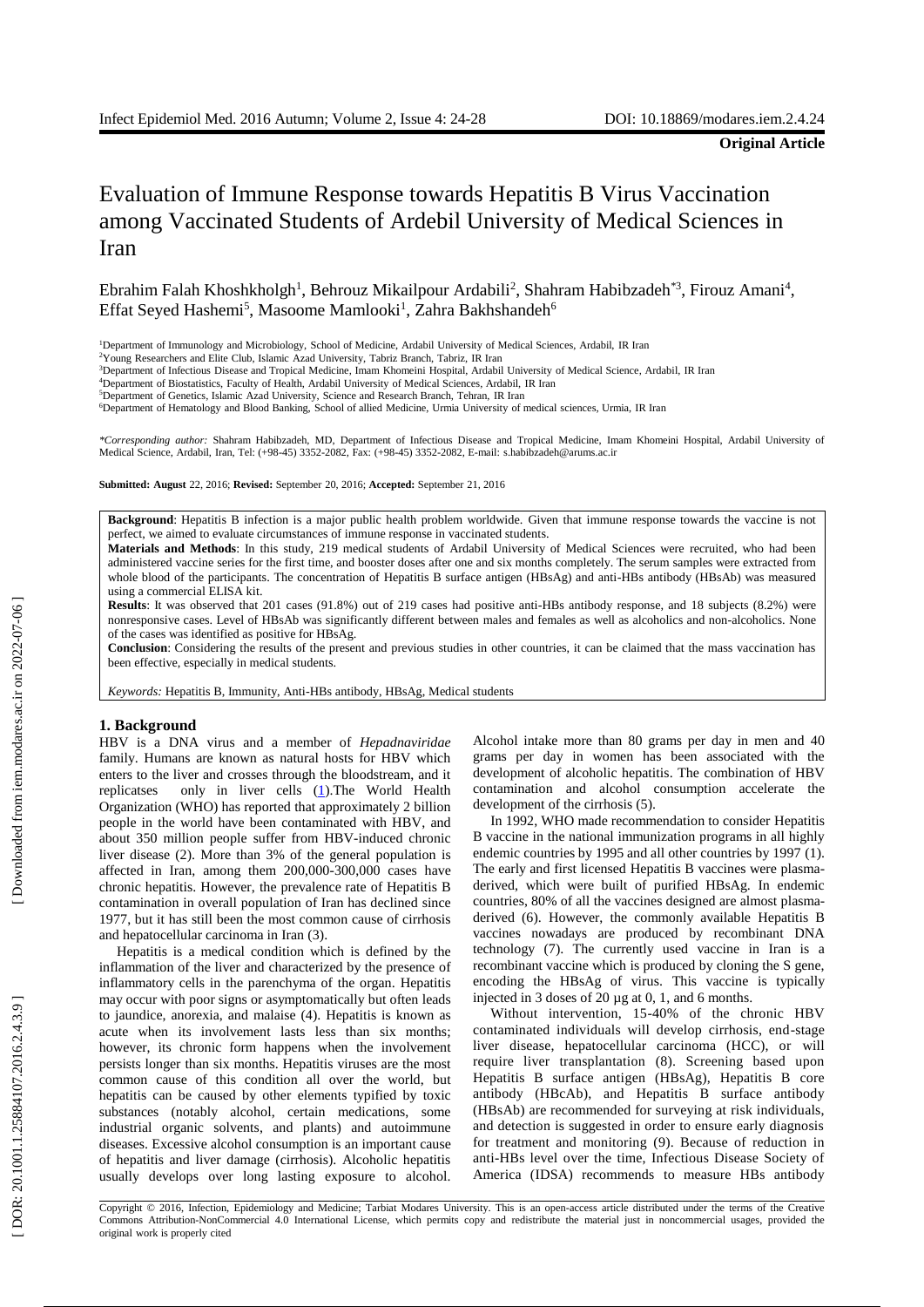levels in all high risk cases after administration of three doses of Hepatitis B vaccine (10 ) .

# **2. Objectives**

The aim of this study was to evaluate the post Hepatitis B vaccination immune response among medical students of Ardabil University of Medical Sciences. Moreover, the effects of behavior and lifestyle of participants were assessed on the quality of antibody response .

# **3. Materials and Methods**

# *3.1. Study subjects*

A total of 219 cases were recruited from medical students of Ardabil University of Medical Sciences, Ardabil, Iran over 201 3 and 201 5. Students were vaccinated in three doses at the times of zero, one and six months. At the time of sampling for the study , participants were experiencing less than 5 years since the first dose of their vaccination. But in 7 participants, it had taken more than 5 years since the first dose of their vaccination. Individuals had received no immunomodulatory therapy for at least 3 months before they were included in the study. The Human Research Ethics Committees from the Ardabil University of Medical Sciences approved this study. Written informed consent was taken from all the participants. About 10 m L blood of each subject was collected in EDTA anticoagulated tubes using venipuncture.

#### *3.2. Questionnaire form*

A questionnaire was designed containing questions about susceptibility factors which possibly change the immunologic response such as alcohol consumption and the lasted time since last vaccination .

# *3.3. Preparation of samples*

From 5 mLvenous blood of each volunteer, serums were collected through centrifugation at 3000 rpm. The serum samples were then sent to paraclinical laboratory of Imam Khomeini hospital in Ardabil city for further examinations, namely ELISA.

#### *3.4. HBsAg and HBsAb titration measurement via ELISA*

Samples were tested for anti -HBs antibody to gain titers of the antibody against HBsAg in order to detect immune response. ELISA test was applied to evaluate the level s of HBsAb and HBsAg in serum samples. Human Anti -Hepatitis B Surface Antigen IgG (anti -HBsAb -IgG) ELISA kit (Cat# 4200; Alpha Diagnostic Intl Inc., San Antonio, TX 78244, USA) for the measurement of anti -HBsA b after vaccination was applied according the manufacture's manuals. After determination of the antibody titer, these titers were categorized into four range groups according to the guidelines as follow: Group I: Non-responders (Titer<10 mIU.mL<sup>-1</sup>); Group II: Low-responders  $(10 \leq$  Titer <100 mIU.mL<sup>-1</sup>); Group III: Appropriate-responders (Titer100≤Titer<1000 mIU.mL<sup>-1</sup>); Group IV: Excellent-responders (Titer≥1000 mIU.mL<sup>-1</sup>). Antibody titration levels  $\geq 10$  mIU.mL<sup>-1</sup> were considered as acceptable immune response and those levels of<10 mIU.mL<sup>-1</sup> were not acceptable . In cases in which the antibody responses were not acceptable , HBsAg titers were detected using Hepatitis B Surface Antigen (HBs -Ag, native or recombinant) ELISA Kit (Cat# 4110; Alpha Diagnostic Intl Inc., San Antonio, TX 78244, USA).

# *3.5. Statistical analysis*

Data analysis was conducted using SPSS software version 21 (SPSS, Chicago, IL, USA). Scale variables were calculated for normality of distribution using the Kolmogorov –Smirnov test. By using the independent sample t -test, comparing the continuous variables of the groups were carried out. If the variable s were not normally distributed, Mann -Whitney nonparametric test was conducted. To depict data by graphs, the GraphPad Prism version 5.00 for Windows (GraphPad Software, La Jolla California USA, www.graphpad.com) was used. All results were expressed as mean  $\pm$  standard deviation (SD) , and statistical significance was set at 5%.

#### **4. Results**

Of all the 219 participants, 71 cases (32 .4%) were male and the remaining 148 volunteers (67 .6%) were female. Mean age of male and female individuals were  $22.2 \pm 2.7$  and  $21.3 \pm 3.4$ , respectively. Among subjects, 4 (1.8%) and 37 (16.9) cases were alcoholic and smoker, respectively. None of the subjects had a famil y history of immune based disease. It was observed that 201 cases (91.8%) out of 219 cases had positive anti -HBs antibody response , and 18 subjects (8.2%) were nonresponsive .

Among the subjects, 18 individuals (8.2%) were categorized into Group I (Non -responders), 36 individuals (16.4%) were categorized into Group II (Low - responders), 146individuals (66.7%) were categorized into Group III (Appropriate -responders), and finally 19 individuals (8.7%) were categorized into Group IV (Excellent -responders). The mean concentration of HBsAb for each group was 5.1±2.3, 54.66±4.3, 419.31±11.85, 1106.65±48.98, respectively. Moreover, none of the non -responder subjects were positive for HBsAg.

The mean antibody titer in males and females were 395.72± 46.33 and 397.33±27.85, respectively. No significant difference was observed in antibody concentration between males and females (P=0.871; Table 1, Figure 1.A).No significant difference was observed in HBsAb titration level between smokers and non-smokers (P=0.151; Figure 1.C), while alcoholics (215.41±23.52) demonstrated decreased HBsAb concentration in comparison to non -alcoholic ( 577.59±41.33) individuals ( *P*<0.001; Figure 1.B ) . Subjects with less than 5 years since the last vaccination (442.75  $\pm$ 21.7) developed significantly ( *P*<0.001; Figure 1.D) more levels of HBsAb in comparison to those with more than 5 years since the last vaccination  $(350.25 \pm 25.4)$ .

| <b>Table 1.</b> Comparison of anti-HBs antibody titration among various study groups. |                 |               |                                         |         |
|---------------------------------------------------------------------------------------|-----------------|---------------|-----------------------------------------|---------|
| <b>Variable</b>                                                                       |                 | <b>Number</b> | Mean anti-HBs antibody<br>titer(mIU/mL) | P-value |
| <b>Sex</b>                                                                            | Male            | 71 (32.4)     | $395.72 \pm 46.33$                      | 0.871   |
|                                                                                       | Female          | 148 (67.6)    | $397.33 \pm 27.85$                      |         |
| <b>Alcohol consumption</b>                                                            | Yes             | $4(1.8\%)$    | $215.41 + 23.52$                        | < 0.001 |
|                                                                                       | N <sub>0</sub>  | 215 (98.2%)   | 577.59±41.33                            |         |
| Smoking                                                                               | Yes             | $37(16.9\%)$  | $384.55 + 14.31$                        | 0.151   |
|                                                                                       | N <sub>o</sub>  | 182 (83.1%)   | $408.45 \pm 34.11$                      |         |
| Time since last vaccination                                                           | $>5$ years ago  | $7(3.2\%)$    | $350.25 + 25.4$                         | < 0.001 |
|                                                                                       | $<$ 5 years ago | 212 (96.8%)   | $442.75 \pm 21.7$                       |         |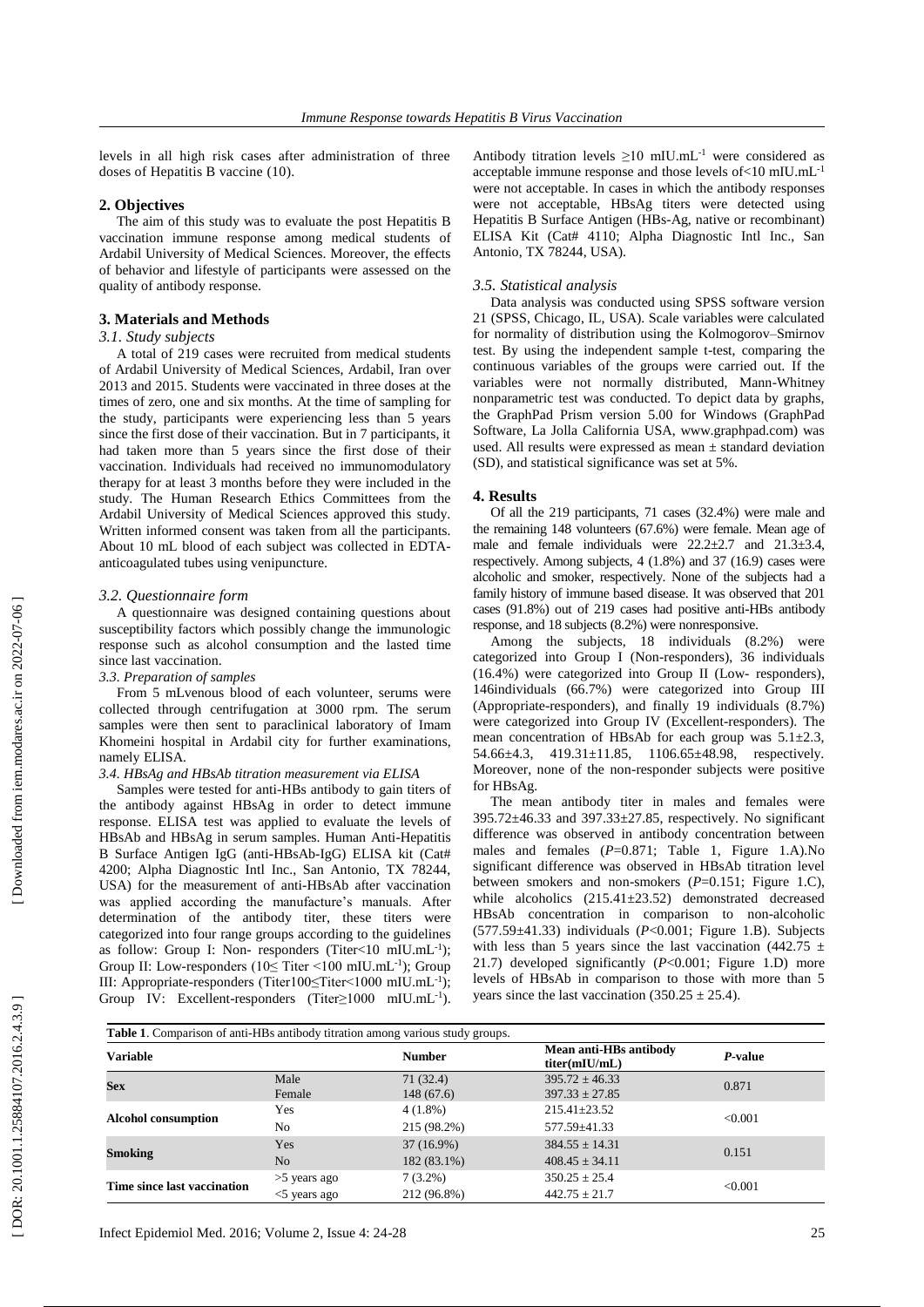

Figure 1. Comparison of antibody titration between various groups of (A) males and females, (B) alcoholics and non-alcoholics, (C) smokers and non -smokers, and (D) subjects with less and greater than 5 years since last vaccination.

# **5. Discussion**

HBV infection is a universal challenging health issue , and HBV is one of the oncogenic viruses which are vaccinepreventable. HB V vaccine induces anti -HBs antibody response which can prevent HBV infection. Prevention of primary infection by vaccination is an important strategy to decrease the risk of chronic HBV infection and its subsequent complications. Studies have shown that childhood vaccination significantly could reduce the rate of chronic HBV infection (11). Medical students are high-risk group to be contaminated by HBV (12 ) .

In our study, 91.8% of the subjects had protective level of anti-HBs antibody (Titer≥10 mIU.mL $^{-1}$ ). This result is almost similar to that of other studies performed globally as well as in Iranian adults (12, 13 ). The standard immune response rate

towards HBV has been declared approximately 91.3% among general population (14 ). In a study on 89 medical students, 100% of the subjects had adequate antibody response after 6 months from the injection of the second dose of HBV vaccine (15).

In this study, it was found that 18 subjects (8.2%) did not develop protective antibody response to vaccination. The quality and quantity of immune response (Ir) to an antigen, which is recognized by T -lymphocytes , is regulated genetically, mainly through Major Histocompatibility Complex (MHC) associated Ir genes (16 ). Binding of peptides to MHC Class I and II molecules demonstrates a specific status ofparticularity. Some peptides are bound with higher affinity to the products of certain alleles, and this differential binding is important for the induction or suppression of an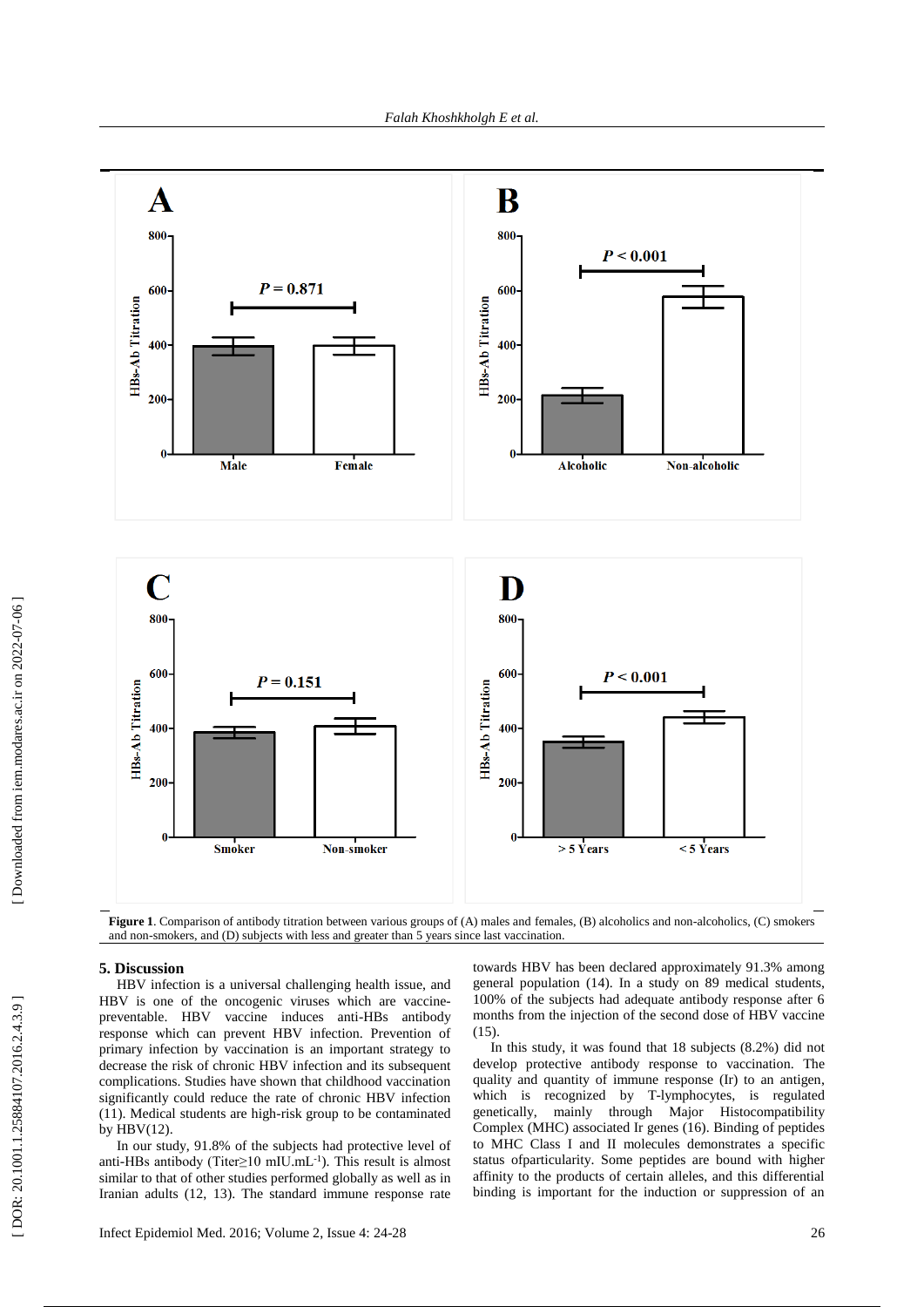immune response to a specific antigen.. It has been shown that an individual's immune responsiveness to HBV is under genetic MHC control , and the course of the infection seems to be influenced by one's HLA phenotype (17, 18 ). On the other hand, human MHC -related Ir genes may be operative in regulating the T -dependent humoral antibody and T -cell mediated immune response to HBsAg (19 ) . On the other hand, human MHC -related Ir genes may be active in regulating the T -dependent humoral antibody and T -cell mediated immune response to HBsAg (19 ). In a study, wide application of the HBV vaccination showed that a low percentage of the vaccinated people didn't raise protective antibodies (20 ) .

In our study, no difference was observed in HBsAb titration between males and females. This observation was in accordance with the previous studies (21, 22 ) in which the influence of gender on vaccine response was not seen. Moreover, our study demonstrated similar results with Alavian *et al.* (23 ) , as students with longer interval between their last vaccination and the first vaccination at the time of the study revealed lower level of antibody titration in comparison to those wh o their vaccination had been accomplished less than five years before the first vaccination at the time of the study . This observation is because of hum oral immune system responses that had existed previously. Hum oral arm of adaptive immune system is the specific defense against bacteria and viruses that cross through the body fluids. In this kind of immunity, the B cells (B lymphocytes) play the main role. When B cells respond to the antigen for the first time, they are activated , proliferated, and finally differentiated into plasma cells and memory B cells. Plasma cells produce and secret a protein combination that are called antibody . After the first antigen recognition, memory B cells also recognize the same antigen and mostly differentiate to plasma cells, and less to memory cells, resulting in further antibody production in larger amounts and more velocity (24).

The HBsAb titration was not significantly different between smoker and non -smoker subjects. However, nonalcoholics had developed powerful antibody response against vaccination. Cigarette smoking, heavy alcohol consumption, and HBsAg have been independently associated  $(25)$ . A number of studies has previously reported an association between Hepatitis B viral infection and alcohol consumption (26, 27 ) . A randomized double -blind trial has evaluated the efficacy of a high -dose versus standard -dose Hepatitis B vaccine in alcoholic individuals. It has been reported that high - and accelerated -dose regimen of Hepatitis B vaccination leads to the improvements in the immune response in alcoholic individuals (28 ) .

There are limitations in this study that need to be addressed; the effect of alcohol consumption on the quality and quantity of immune response against vaccine is dose dependent. We did not have information about the dose of alcohol intake in the alcoholic cases of study subjects. Hence, we conclusively report that nonalcoholics had developed highquantity response against vaccination compared with alcoholic subjects. Furthermore, considering the little number of alcoholic cases in our study subjects, we could not conclude strongly about the impression underlying alcohol intake on the development of antibody response.

#### **6. Conclusion**

The results of the present study show that immunogenicity to HBV is not perfect and decreases with the progression of time lasting from the third dose of vaccination. Alternately,

alcohol intake significantly reduces the quantity of antibody response . According to the results , we suggest that the anti - HBs antibody evaluation to be conducted after the completion of vaccination program to ensure the attainment of adequate protective antibody levels. It would be useful for management of health policy and programs, although conducting other studies will be necessary to reach to the vigorous conclusions in Iranian population.

# **Conflict of Interests**

There is no conflict of interest to declare.

# **Acknowledgement**

All medical students who participated in this study are sincerely acknowledged. The authors are grateful to Dr . Jafarzadeh and Mohammad Seddigh and Students research committee of Ardabil University of Medical Sciences.

# **Authors' Contribution**

Ebrahim Falah Khoshkholgh developed the protocol, performed the experiments, analyzed the data, and wrote the manuscript. Behrouz Mikailpour Ardabili interpreted the data and wrote the manuscript. Shahram Habibzadeh developed the original idea of the study and financially supported the investigation. Firouz Amani guided the data analysis. Effat Seyed Hashemi, Masoome Mamlooki, and Zahra Bakhshandeh participated in performing the experiments of the study.

#### **Funding/Support**

This study was supported by a grant from the research deputy of Ardabil University of Medical Sciences .

#### **References**

- 1. Shepard CW, Simard EP, Finelli L, Fiore AE, Bell BP. Hepatitis B virus infection: epidemiology and vaccination. Epidemiol rev. 2006; 28(1): 112 - 25.
- 2. Horvat RT. Diagnostic and clinical relevance of HBV mutations. Lab Med. 2011; 42(8): 488 -96.
- 3. Abdolsamadi H, Vaziri PB, Abdollahzadeh S, Kashani KM, Vahedi M. Immune response to Hepatitis B vaccine among dental students. Iran J Public Health. 2009; 38(2): 113 -8.
- 4. Migue l J, Coquette A, Bresson -Hadni S. [The other types of viral hepatitis]. La Revue du praticien. 1990; 40(18): 1656 -9.
- 5. Kaplowitz N. Drug -induced liver injury. Clin Infect Dis. 2004; 38(Suppl 2): S44 -8.
- 6. Koff RS. Vaccines and Hepatitis B. Clin Liver Dis. 1999; 3(2): 417 -28.
- 7. Zajac B, West D, McAleer W, Scolnick E. Overview of clinical studies with Hepatitis B vaccine made by recombinant DNA. J Infect. 1986; 13: 39-45.
- 8. Villeneuve JP, Condreay LD, Willems B, Pomier ‐Layrargues G, Fenyves D, Bilodeau M, et al. Lamivudine treatment for decompensated cirrhosis resulting from chronic Hepatitis B. Hepat. 2000; 31(1): 207-10.
- 9. Foy MC, Thio CL, Hwang HS, Saulynas M, Hamilton JP, Fine DM, et al. False -negative Hepatitis B virus (HBV) surface antigen in a vaccinated dialysis patient with a high level of HBV DNA in the United States. Clin Vaccine Immunol. 2012; 19(5): 820 -2.
- 10. Ferreira CT, Silveira TRd. Viral hepatitis prevention by immunization. J Pediatr (Rio J). 2006; 82(3): s55-s66.
- 11. Chakraborty B, Bashar T, Roy K, Noor R, Rahman MM. Persistence of anti HBs antibody and immunological memory in healthy individuals vaccinated with Hepatitis B vaccine. Stamford J Microbiol. 2011; 1(1): 37-41.
- 12. Mansour GF, Fallah M, Jafarshad R, Joukar F, Arami M, Ale -Esmaeil A, et al. The Immunologic Response to anti -hepatitis B vaccination among medical students of Guilan University of Medical Sciences, Guilan . Iran Hepat Mon. 2006; 6(2): 63-66.
- 13. Taheri H, Hasanjani Roushan M R, Soleimani Amiri MJ, Pouralijan M , Bijani A. Efficacy of Hepatitis B vaccine in those who lost Hepatitis B surface antigen during follow-up. Hepat Mon. 2011; 11(2): 119-122.
- 14. Zuckerman JN, Sabin C, Fiona MC, Williams A, Zuckerman AJ. Immune response to a new Hepatitis B vaccine in healthcare workers who had not responded to standard vaccine: randomised double blind dose -response study. BMJ. 1997; 314(7077): 329-33.